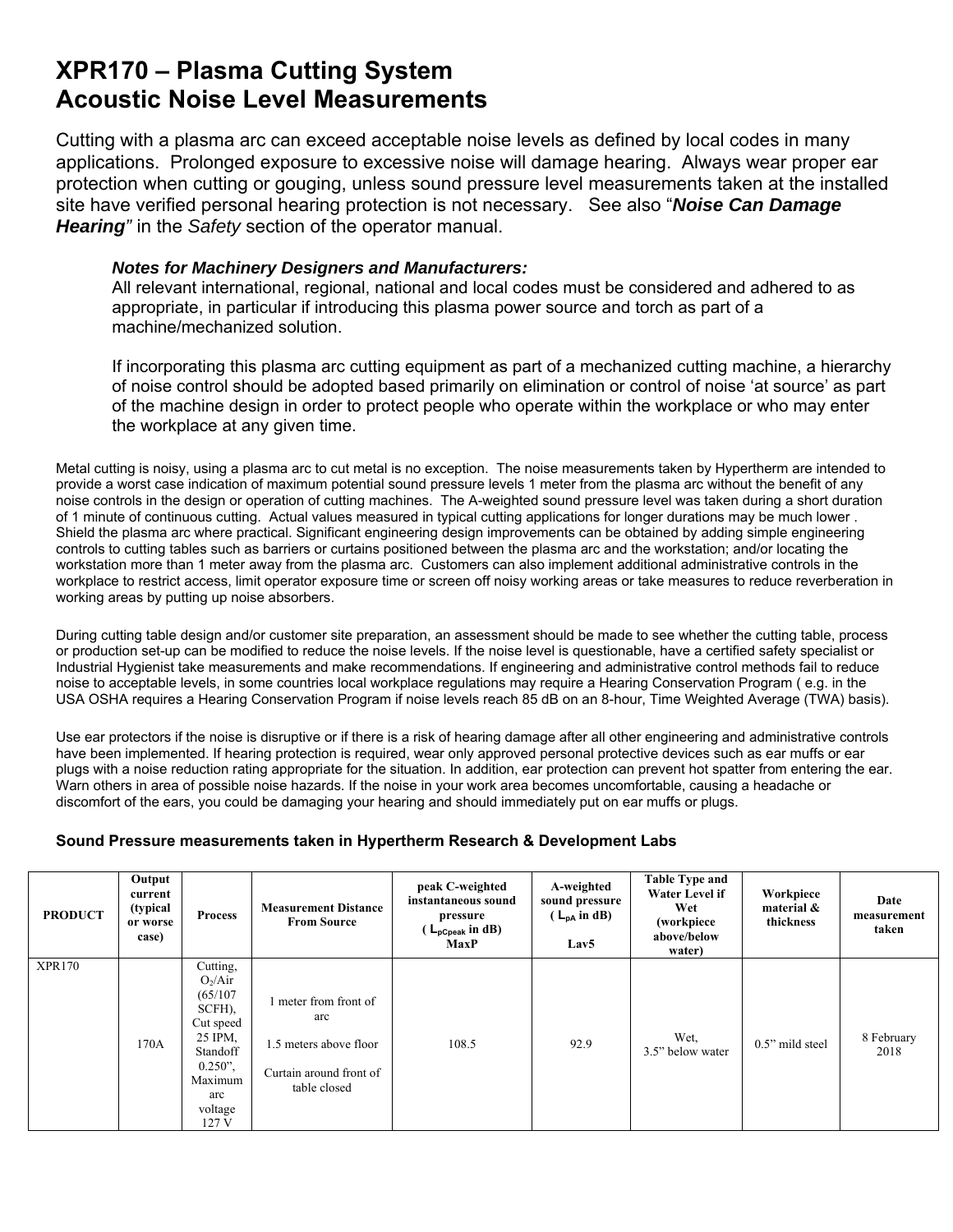| <b>PRODUCT</b> | Output<br>$\ensuremath{\mathbf{current}}\xspace$<br>(typical<br>or worse<br>case) | <b>Process</b>                                                                                                                                       | <b>Measurement Distance</b><br><b>From Source</b>                                                       | peak C-weighted<br>instantaneous sound<br>pressure<br>$(L_{pCpeak} \text{ in dB})$<br>MaxP | A-weighted<br>sound pressure<br>$(L_{pA}$ in dB)<br>Lav5 | <b>Table Type and</b><br>Water Level if<br>Wet<br>(workpiece<br>above/below<br>water) | Workpiece<br>material &<br>thickness | Date<br>measurement<br>taken |
|----------------|-----------------------------------------------------------------------------------|------------------------------------------------------------------------------------------------------------------------------------------------------|---------------------------------------------------------------------------------------------------------|--------------------------------------------------------------------------------------------|----------------------------------------------------------|---------------------------------------------------------------------------------------|--------------------------------------|------------------------------|
| <b>XPR170</b>  | 170A                                                                              | Cutting,<br>$O_2/Air$<br>(65/107)<br>SCFH),<br>Cut speed<br>25 IPM,<br>Standoff<br>$0.250$ ",<br>Maximum<br>arc<br>voltage<br>127 V                  | 1 meter from left side of<br>arc<br>1.5 meters above floor<br>Curtain around front of<br>table closed   | 110.8                                                                                      | 95.2                                                     | Wet,<br>3.5" below water                                                              | 0.5" mild steel                      | 8 February<br>2018           |
| <b>XPR170</b>  | 170A                                                                              | Cutting,<br>$O_2/Air$<br>(65/107)<br>SCFH),<br>Cut speed<br>25 IPM,<br>Standoff<br>$0.250$ ",<br>Maximum<br>arc<br>voltage<br>127 V                  | 1 meter from right side<br>of arc<br>1.5 meters above floor<br>Curtain around front of<br>table closed  | 111.8                                                                                      | 94.5                                                     | Wet,<br>3.5" below water                                                              | 0.5" mild steel                      | 8 February<br>2018           |
| <b>XPR170</b>  | 170A                                                                              | Cutting,<br>$O_2/Air$<br>(65/107)<br>SCFH),<br>Cut speed<br>25 IPM,<br>Standoff<br>$0.250$ ",<br>Maximum<br>$\operatorname{arc}$<br>voltage<br>127 V | 2 meters from right side<br>of arc<br>1.5 meters above floor<br>Curtain around front of<br>table closed | 110.8                                                                                      | 94.4                                                     | Wet,<br>3.5" below water                                                              | 0.5" mild steel                      | 8 February<br>2018           |
| <b>XPR170</b>  | 170A                                                                              | Cutting,<br>$O_2/Air$<br>(65/107)<br>SCFH),<br>Cut speed<br>25 IPM,<br>Standoff<br>$0.250$ ",<br>Maximum<br>arc<br>voltage<br>127 V                  | 3 meters from right side<br>of arc<br>1.5 meters above floor<br>Curtain around front of<br>table closed | 109.6                                                                                      | 93.4                                                     | Wet,<br>3.5" below water                                                              | 0.5" mild steel                      | 8 February<br>2018           |
| <b>XPR170</b>  | 170A                                                                              | Cutting,<br>$O_2/Air$<br>(65/107)<br>SCFH),<br>Cut speed<br>25 IPM,<br>Standoff<br>$0.250$ ",<br>Maximum<br>arc<br>voltage<br>127 V                  | 5 meters from right side<br>of arc<br>1.5 meters above floor<br>Curtain around front of<br>table closed | 109.4                                                                                      | 92.1                                                     | Wet,<br>3.5" below water                                                              | 0.5" mild steel                      | 8 February<br>2018           |
| <b>XPR170</b>  | 80A                                                                               | Cutting,<br>$O_2/Air$<br>(82/46)<br>psi), Cut<br>speed 25<br>IPM,<br>Standoff<br>$0.1$ ",<br>Maximum<br>arc<br>voltage                               | 1 meter from front of<br>arc<br>1.5 meters above floor<br>Curtain around front of<br>table closed       | 108.5                                                                                      | 90.8                                                     | Wet,<br>6.25" below water                                                             | 3/8" mild steel                      | 8 February<br>2018           |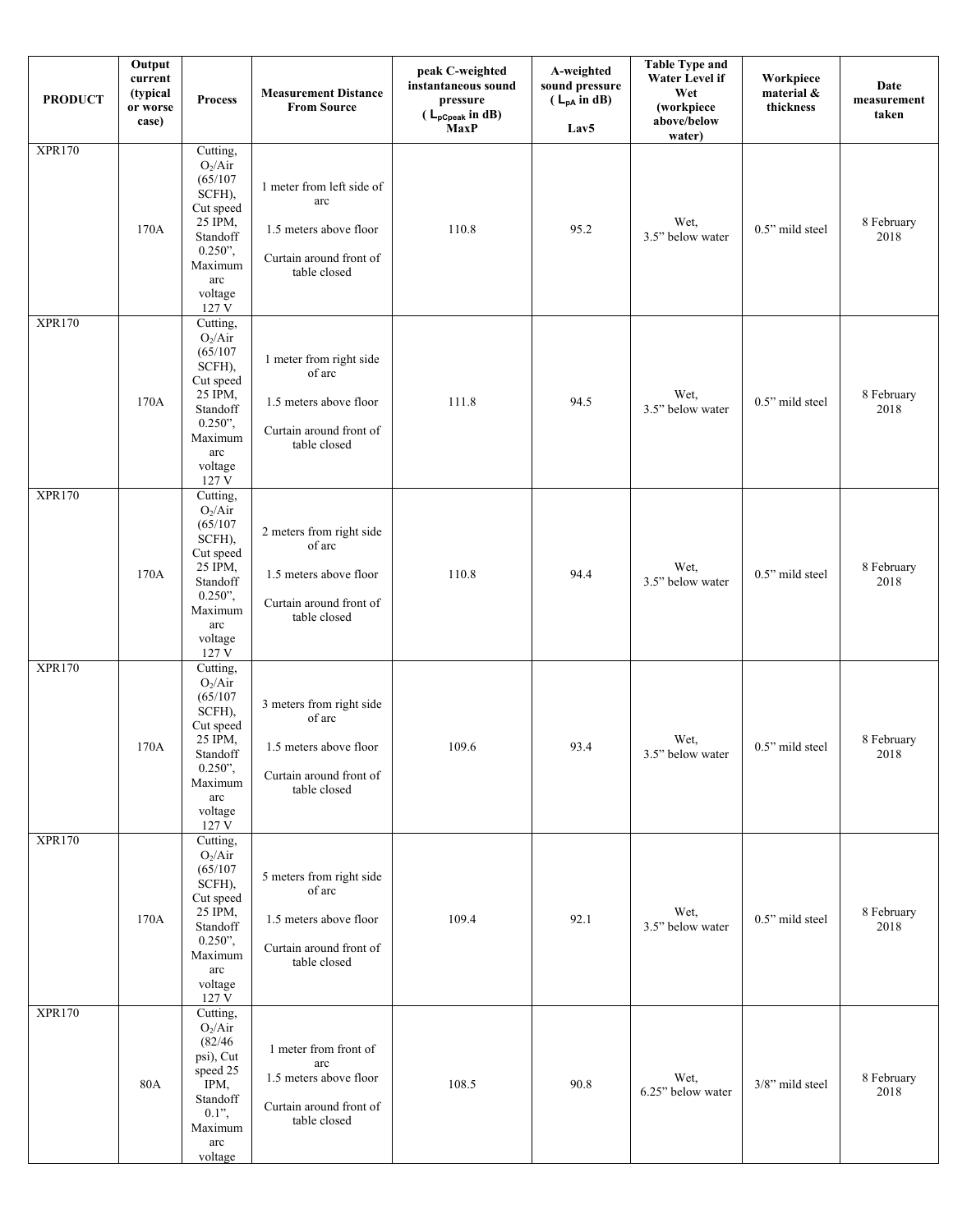| <b>PRODUCT</b> | Output<br>current<br>(typical<br>or worse<br>case) | <b>Process</b>                                                                                                                   | <b>Measurement Distance</b><br><b>From Source</b>                                                       | peak C-weighted<br>instantaneous sound<br>pressure<br>$(L_{pCpeak} \text{ in dB})$<br><b>MaxP</b> | A-weighted<br>sound pressure<br>$(L_{pA}$ in dB)<br>Lav5 | <b>Table Type and</b><br>Water Level if<br>Wet<br>(workpiece<br>above/below<br>water) | Workpiece<br>material &<br>thickness | Date<br>measurement<br>taken |
|----------------|----------------------------------------------------|----------------------------------------------------------------------------------------------------------------------------------|---------------------------------------------------------------------------------------------------------|---------------------------------------------------------------------------------------------------|----------------------------------------------------------|---------------------------------------------------------------------------------------|--------------------------------------|------------------------------|
| <b>XPR170</b>  | 80A                                                | Cutting,<br>$O_2/Air$<br>(82/46)<br>psi), Cut<br>speed 25<br>IPM,<br>Standoff<br>$0.1$ ",<br>Maximum<br>arc<br>voltage<br>115 V  | 1 meter from left side of<br>arc<br>1.5 meters above floor<br>Curtain around front of<br>table closed   | 105.4                                                                                             | 91.7                                                     | Wet,<br>6.25" below water                                                             | 3/8" mild steel                      | 8 February<br>2018           |
| <b>XPR170</b>  | 80A                                                | Cutting,<br>$O_2/Air$<br>(82/46)<br>psi), Cut<br>speed 25<br>IPM,<br>Standoff<br>$0.1$ ",<br>Maximum<br>arc<br>voltage<br>115 V  | 1 meter from right side<br>of arc<br>1.5 meters above floor<br>Curtain around front of<br>table closed  | 105.6                                                                                             | 89.4                                                     | Wet,<br>6.25" below water                                                             | 3/8" mild steel                      | 8 February<br>2018           |
| <b>XPR170</b>  | 80A                                                | Cutting,<br>$O_2/Air$<br>(82/46)<br>psi), Cut<br>speed 25<br>IPM,<br>Standoff<br>$0.1$ ",<br>Maximum<br>arc<br>voltage<br>115 V  | 2 meters from right side<br>of arc<br>1.5 meters above floor<br>Curtain around front of<br>table closed | 104.1                                                                                             | 90                                                       | Wet,<br>6.25" below water                                                             | 3/8" mild steel                      | 8 February<br>2018           |
| <b>XPR170</b>  | 80A                                                | Cutting,<br>$O_2/Air$<br>(82/46)<br>psi), Cut<br>speed 25<br>IPM,<br>Standoff<br>$0.1$ ",<br>Maximum<br>arc<br>voltage<br>115 V  | 3 meters from right side<br>of arc<br>1.5 meters above floor<br>Curtain around front of<br>table closed | 104.9                                                                                             | 88.6                                                     | Wet,<br>6.25" below water                                                             | 3/8" mild steel                      | 8 February<br>2018           |
| <b>XPR170</b>  | 80A                                                | Cutting,<br>$O_2/A$ ir<br>(82/46)<br>psi), Cut<br>speed 25<br>IPM,<br>Standoff<br>$0.1$ ",<br>Maximum<br>arc<br>voltage<br>115 V | 5 meters from right side<br>of arc<br>1.5 meters above floor<br>Curtain around front of<br>table closed | 101.8                                                                                             | 87.2                                                     | Wet,<br>6.25" below water                                                             | 3/8" mild steel                      | 8 February<br>2018           |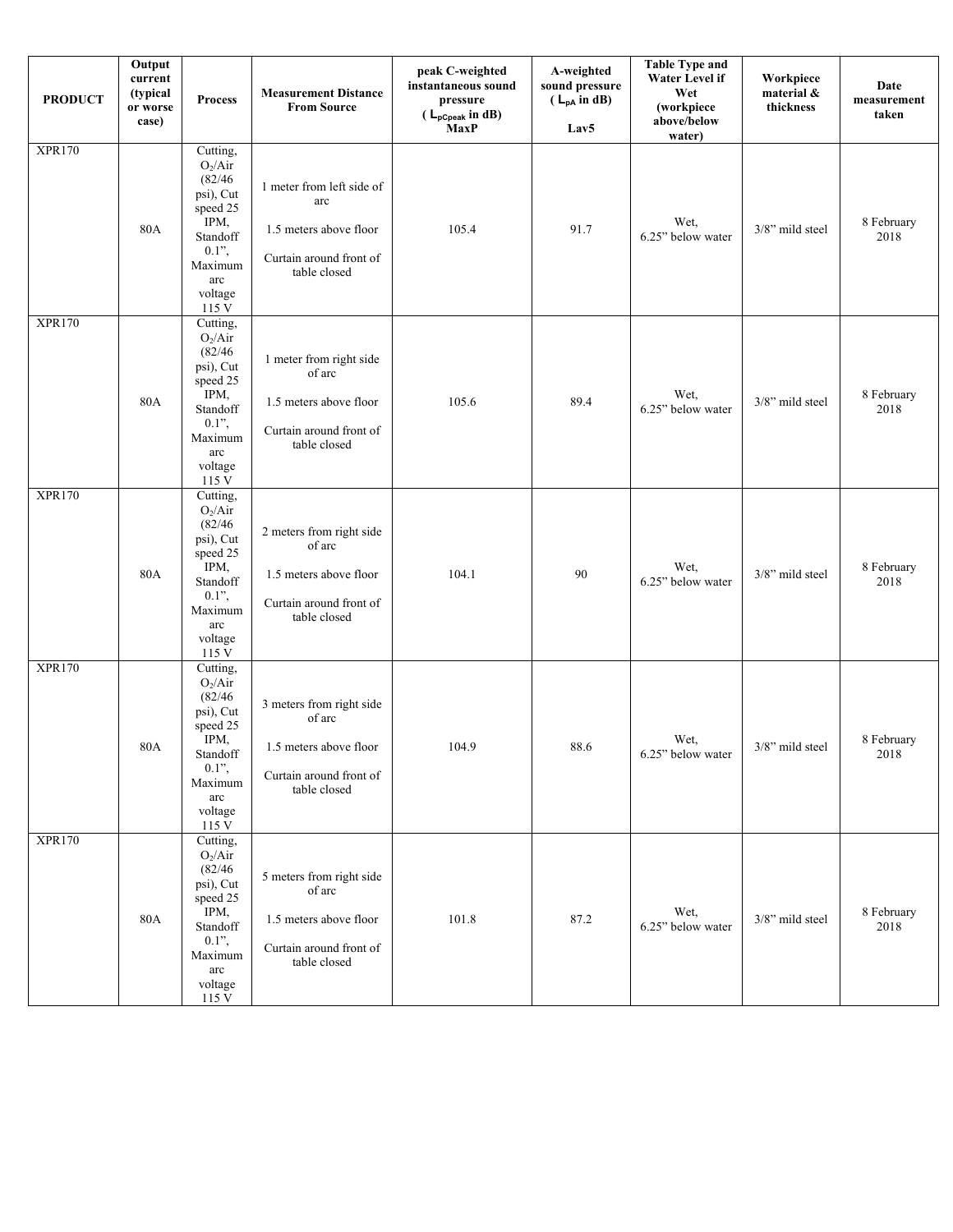| <b>PRODUCT</b> | Output<br>current<br>(typical<br>or worse<br>case) | <b>Process</b>                                                                                                                          | <b>Measurement Distance</b><br><b>From Source</b>                                                       | peak C-weighted<br>instantaneous sound<br>pressure<br>$(L_{pCpeak} \text{ in dB})$<br><b>MaxP</b> | A-weighted<br>sound pressure<br>$(L_{pA}$ in dB)<br>Lav <sub>5</sub> | <b>Table Type and</b><br>Water Level if<br>Wet<br>(workpiece<br>above/below<br>water) | Workpiece<br>material &<br>thickness | Date<br>measurement<br>taken |
|----------------|----------------------------------------------------|-----------------------------------------------------------------------------------------------------------------------------------------|---------------------------------------------------------------------------------------------------------|---------------------------------------------------------------------------------------------------|----------------------------------------------------------------------|---------------------------------------------------------------------------------------|--------------------------------------|------------------------------|
| <b>XPR170</b>  | 50A                                                | Cutting,<br>$O_2/Air$<br>(72/44)<br>psi), Cut<br>speed 25<br>IPM,<br>Standoff<br>$0.12$ ",<br>Maximum<br>arc<br>voltage<br>109V         | 1 meter from front of<br>arc<br>1.5 meters above floor<br>Curtain around front of<br>table closed       | 104.5                                                                                             | 89.5                                                                 | Wet,<br>6.25" below water                                                             | 1/4" mild steel                      | 8 February<br>2018           |
| <b>XPR170</b>  | 50A                                                | Cutting,<br>$O_2/Air$<br>(72/44)<br>psi), Cut<br>speed 25<br>IPM,<br>Standoff<br>$0.12$ ",<br>Maximum<br>arc<br>voltage<br>$109\bar{V}$ | 1 meter from left side of<br>arc<br>1.5 meters above floor<br>Curtain around front of<br>table closed   | 103.8                                                                                             | 90.1                                                                 | Wet,<br>6.25" below water                                                             | 1/4" mild steel                      | 8 February<br>2018           |
| <b>XPR170</b>  | 50A                                                | Cutting,<br>$O_2/Air$<br>(72/44)<br>psi), Cut<br>speed 25<br>IPM,<br>Standoff<br>$0.12$ ",<br>Maximum<br>arc<br>voltage<br>109V         | 1 meter from right side<br>of arc<br>1.5 meters above floor<br>Curtain around front of<br>table closed  | 103.4                                                                                             | 88.5                                                                 | Wet,<br>6.25" below water                                                             | 1/4" mild steel                      | 8 February<br>2018           |
| <b>XPR170</b>  | 50A                                                | Cutting,<br>$O_2/Air$<br>(72/44)<br>psi), Cut<br>speed 25<br>IPM,<br>Standoff<br>$0.12$ ",<br>Maximum<br>arc<br>voltage<br>109V         | 2 meters from right side<br>of arc<br>1.5 meters above floor<br>Curtain around front of<br>table closed | 103.1                                                                                             | 88.7                                                                 | Wet,<br>6.25" below water                                                             | 1/4" mild steel                      | 8 February<br>2018           |
| <b>XPR170</b>  | 50A                                                | Cutting,<br>$O_2/Air$<br>(72/44)<br>psi), Cut<br>speed 25<br>IPM,<br>Standoff<br>$0.12$ ",<br>Maximum<br>arc<br>voltage<br>$109\bar{V}$ | 3 meters from right side<br>of arc<br>1.5 meters above floor<br>Curtain around front of<br>table closed | 101.7                                                                                             | 88                                                                   | Wet,<br>6.25" below water                                                             | 1/4" mild steel                      | 8 February<br>2018           |